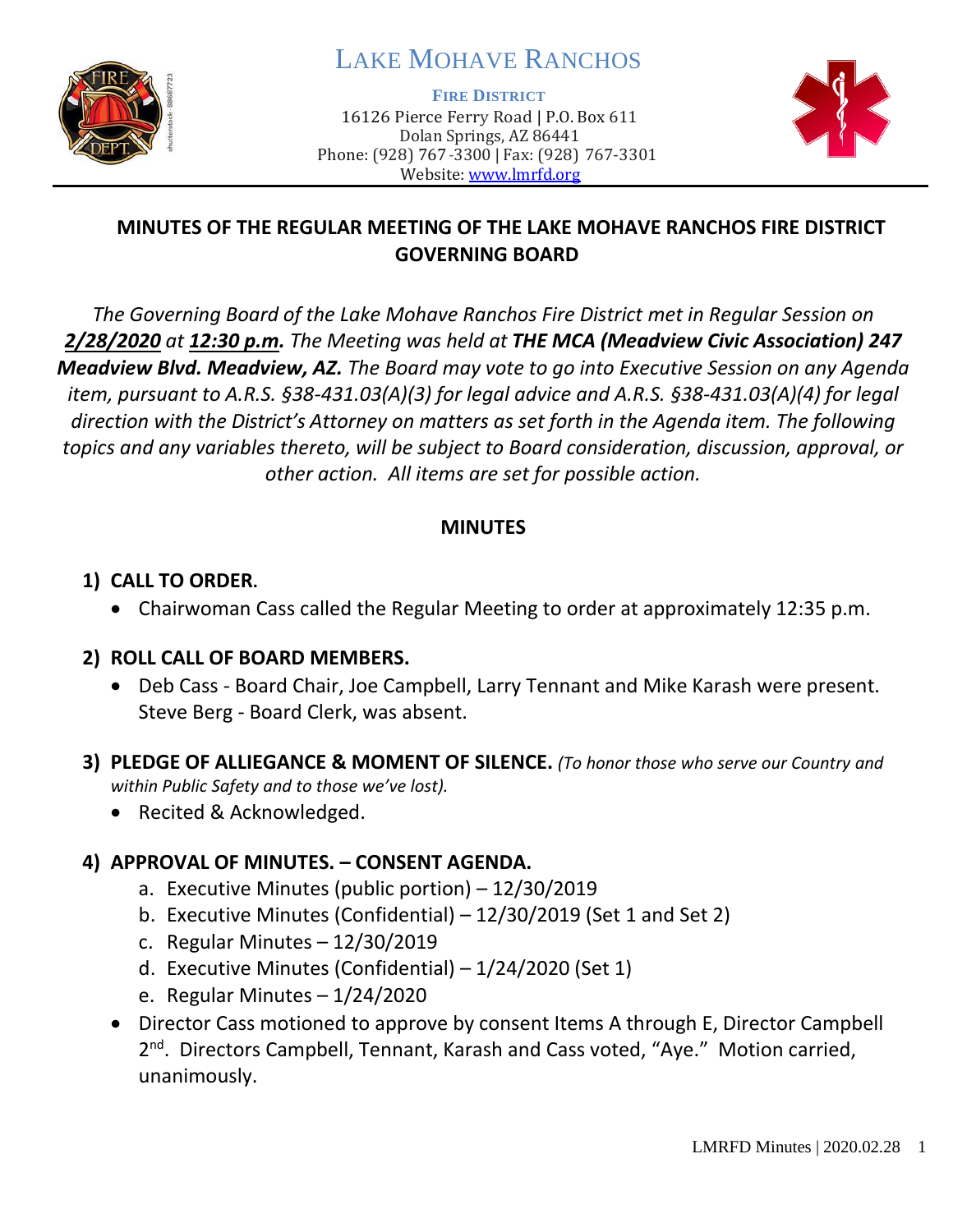# **5) REPORTS.**

- a. **CHIEF'S REPORT.** *(The governing body may not propose, discuss, deliberate or take legal action on this matter unless the specific matter is properly noticed for legal action. Therefore, action taken as a result of the Chief's report will be limited to directing staff to study the matter or scheduling the matter for further consideration and discussion at a later date. (A.R.S. 38-431.02.K.)*
- *RUN REPORT*: AMR TRANSPORTS: 1. CHIEF CALL-OUTS AFTER HOURS :3. TRANSPORTS: 64. REFUSALS: 7. SERVICE CALLS, PUBLIC ASSIST: 3. FIRE CALLS: 3. HWY 93 CALLS: 9
- *MEETINGS/CONFERENCES/TRAININGS*: JAN 6- VEHICLE EXTRICATION AND LIVE FIRE TRAINING ST. 41, JAN 14- KRMC EMS RUN REVIEW, JAN 15- ST. 41 MOBILE FIRE TRAINING, JAN 23- MCFOA MEETING AT BULLHEAD FIRE ST.1.
- *DISTRICT PROPERTIES*: MOBILE BUILDING AT ST.41 WAS BURNED AND COMPLETELY CLEANED AND CLEARED UP. ST. 42 BEING CLEANED AND GETTING READY TO STAFF FOR VOLUNTEER STATION, ALL FURNITURE AND APPLIANCES WERE DONATED VALUED AT APPROX. \$11,000
- *DISTRICT VEHICLES*: B426 IN SERVICE WITH NEW SKID UNIT PROVIDED BY STATE SURPLUS EQUIPMENT and 1168 AMBULANCE IS DOWN WITH TRANSMISSION/TRANSFER CASE ISSUE WE ARE LOOKING INTO COST EFFECTIVE OPTIONS FOR THIS RIG AND SPARE RIG SITTING AT ST. 42. STATE SURPLUS BRUSHTRUCK IS BEING PAINTED AND SOME MOTOR WORK DONE AT STATE EXPENSE NO EXPENSE TO THE DISTRICT.
- *PROJECTS IN THE WORKS*: 2019 AFG/ FEMA GRANT FINAL TOUCHES BEING DONE FOR SUBMISSION HOMELAND SECURITY GRANT WAS SUBMITTED. CONTRACTS FOR WHITE HILLS AND HWY 93 TRUCK STOPS HAVE BEEN MAILED OUT WAITING FOR RESPONSE. JOB DESCRIPTIONS, SOP & SOG IN PROCESS OF BEING COMPLETED. KAREN AND I HAVE STARTED NEW FISCAL YEAR BUDGET PREPERATIONS TO BRING TO THE BOARD.
- *OTHER*: FRONTIER BILL BEING INVESTIGATED TO CUT EXPENSE. APPLICATION FOR REBEL FUEL BEING COMPLETED FOR SUBMISSION TO HAVE TANK DELIVERED.
	- b. **FINANCIAL REPORT(S).**
		- *1.* Review and approval: January 2020 Financial Report(s). *(The financial report(s) are to be reviewed and approved by the Board).* (Buldra/Administration) Mr. Buldra reported the January 2020 Financial Report as follows:
			- Revenue for the month of January was \$106,425 which was \$68,997 over budget.
			- Tax Revenue for January was \$54,604 which was \$42,052 over budget.
			- Non-Tax Revenue for the month of January was \$51,821 which was \$26,945 over budget.
			- Ambulance revenue for the month was \$16,822 over budget.
			- Expenses for January totaled \$91,178 which was under budget by \$8,057
			- Year to date revenue is \$691,246 which is \$140,767 over budget.
			- Tax Revenue is \$94,965 over budget.
			- Ambulance revenue is \$26,485 over budget.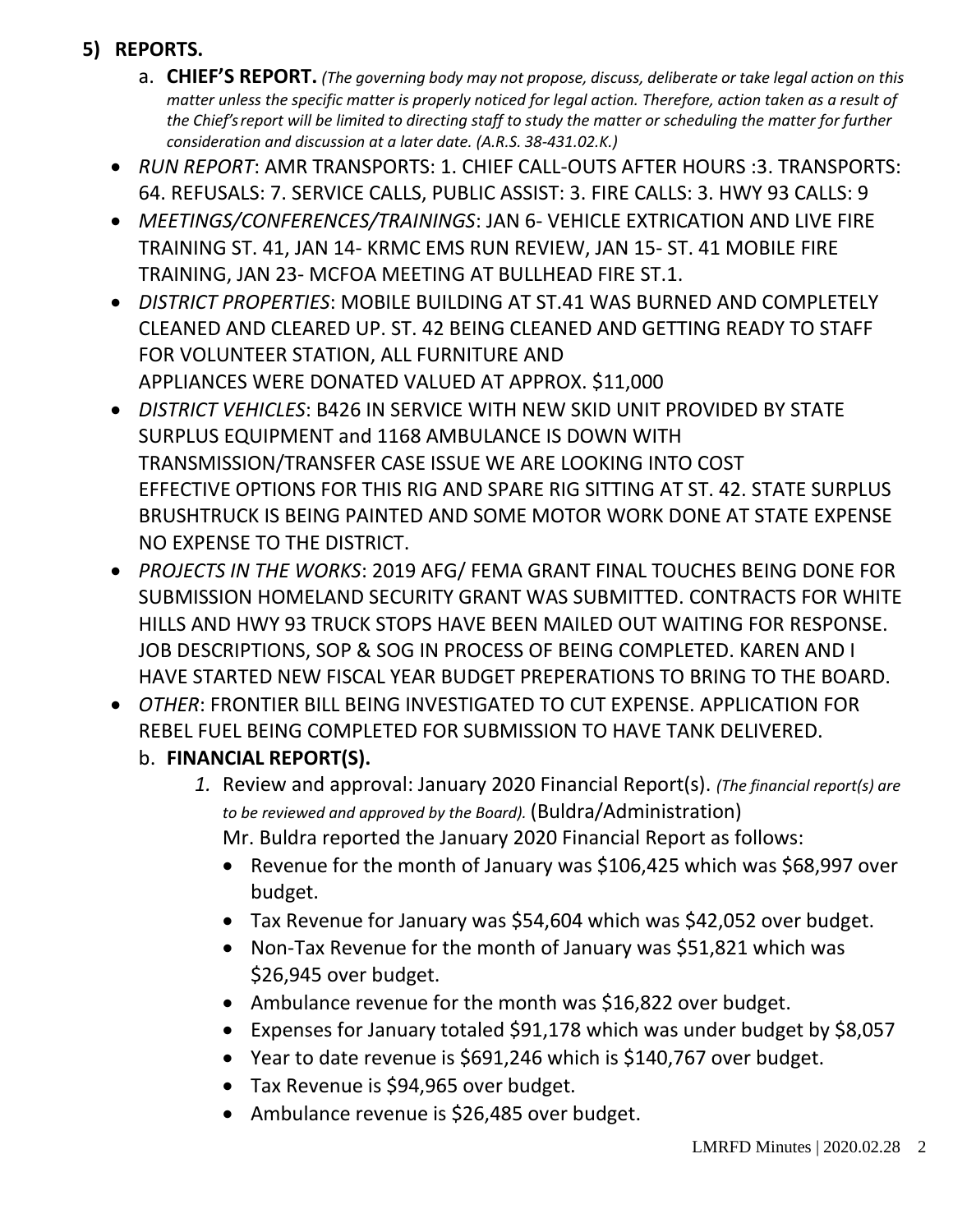- Year to date expenses is \$528,065 which is \$8,958 under budget.
- Total cash as of January 31, 2020 is \$714,802 which is \$89,444 more than January 31, 2019.
- Director Cass inquired about the Sinopec charge on the credit card, Chief Bonnee stated that was delivery of the DEF Fluid by truck. Director Cass motioned to approve the January 2020 Financial Reports, Director Campbell 2<sup>nd</sup>. Directors Campbell, Tennant, Karash and Cass voted, "Aye." Motion carried, unanimously.

#### **6) REGULAR BUSINESS.**

- a. Discussion and possible action regarding: Information re: PSPRS (Public Safety Personnel Retirement System) and Worker's Compensation re: Fiscal Year 20/21 potential funding impact and possible legislative changes and information re: options for Worker's Compensation and authorization for Administration re: same. (Cass/Administration/Buldra)
- Administration noted that PSPRS has indicated a rate increase for members for the upcoming Fiscal Year 20/21 for LMRFD to be at approximately 154.99%; this is a result of their annual Actuarial Report and LMRFD had only 1 enrolled member as of 6/30/2019, it was argued that LMRFD had more enrolled during the Fiscal Year, but they only count members enrolled on 6/30. PSPRS explained to Administration with more enrolled members, the rate could potentially go down the following year or could increase even more, if no additional members were added. Administration explained to the Board, they'd need to consider options of either gaining additional full-time suppression employees to potentially bring that rate down the following year or face a potential increase the next following fiscal year without adding any additional suppression employees; noting the District will have to hunker down through this upcoming Fiscal Year regardless of what decision is made due to other upcoming challenges. Administration stated the unfunded liability principal balance is decreasing; reiterating what PSPRS stated, more members enrolled also brings this balance down quicker. Information only, no action.
- Administration explained Copperpoint's position with non-continuance of worker's compensation insurance as a result of SB1160 and legal challenges they have faced. Administration provided information related to 7710 worker's compensation for coverage, which each District potentially faces a 172% increase in annual premiums or the other alternative to consider, if arranged, was a "pool," at approximately a 50% annual premium increase. The "pool," is still in the working stages, Chief Bonnee explained and added it has gained momentum from other District's for interest for cost saving options. Administration explained the Board would also need to keep this in mind for the upcoming Fiscal Year. Information only, no action.
	- b. Discussion and possible action regarding: Current Suppression Staffing model, maximum Suppression Staffing model re: possible hiring freeze for Suppression Staffing positions (Full-Time and Paid-On-Call) and coverage limitations for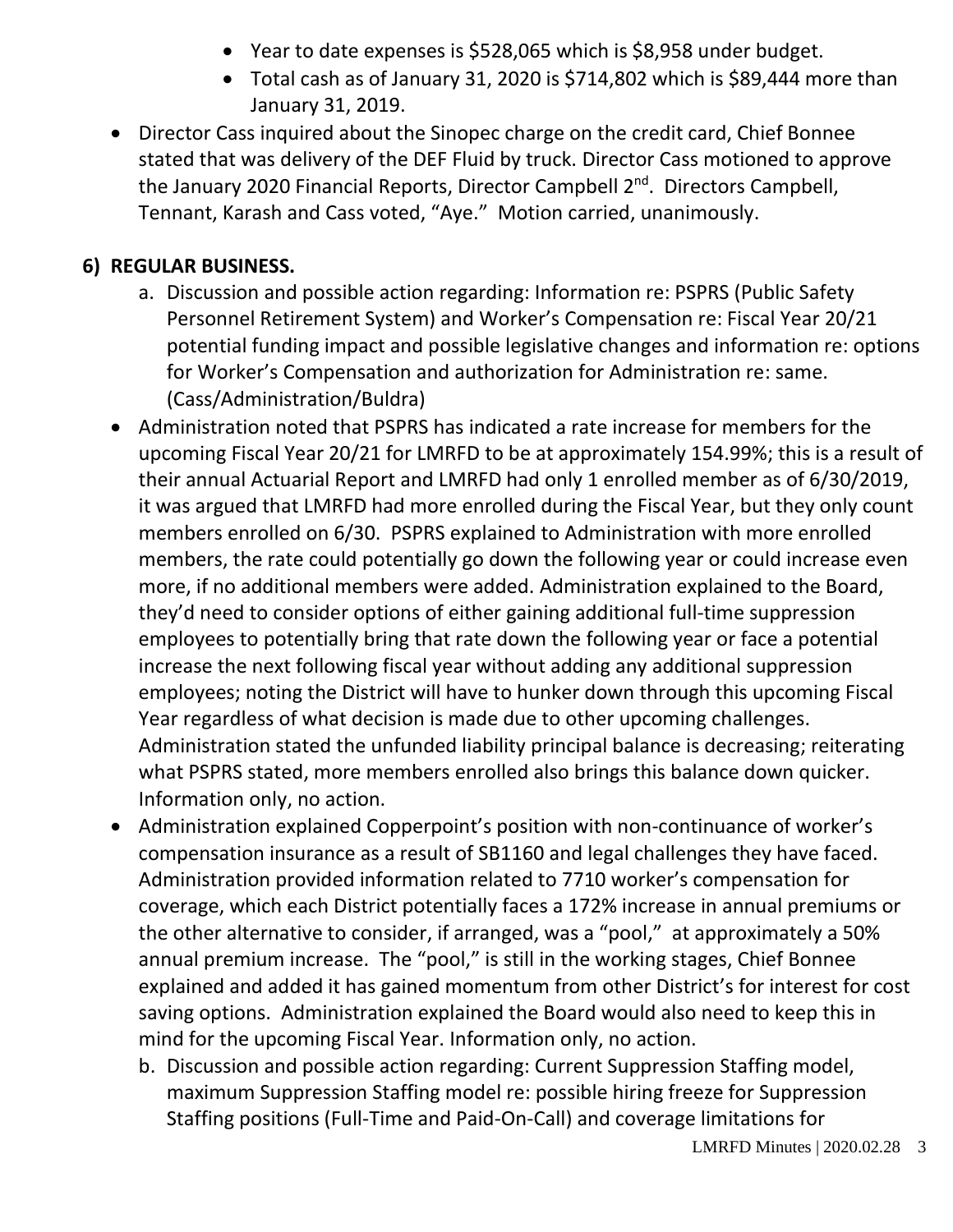Meadview. (Cass/Administration/Buldra)

- Administration provided a projection estimate based on average monthly expenditures, needs of the District and options related to staffing levels; also noted that these estimates did not include the PSPRS rate or worker's compensation increases for the upcoming fiscal year. Projection analysis related to funding was provided as: continuing operations as-is, adding 2 full-time suppression employees and decreasing Meadview to 20 days of monthly coverage (1 firefighter/paramedic only), adding 3 full-time suppression employees and decreasing Meadview to 15 days of monthly coverage (1 firefighter/paramedic only). It was explained for the last 3 fiscal years Meadview had operated with only 1 firefighter/paramedic due to funding and each year the District carried over more money. Chief Bonnee explained his desired staffing model for suppression staffing, the issues faced with unreliability and scheduling and the pros in hiring full-time that also goes in conjunction with what PSPRS suggested. Director Tennant noted his dissatisfaction with the material being presented, in decreasing Meadview staffing levels and stated he would not vote to give up any coverage in Meadview. Director Tennant wanted to know what the tax revenue base was for Meadview and Administration explained that many Meadview residents have not or will not annex into the District and that Dolan Springs taxpayers carry a lot of Meadview to support that area, explaining its spread thin. Administration suggested annexations or subscriptions to generate revenue for additional personnel in Meadview. Member of the public, Bobby Porzio attempted to explain the funding situation to Director Tennant, to which Director Tennant disagreed. Directors Karash, Cass and Campbell each noted their understanding of the situation. Director Cass motioned to authorize the Fire Chief to hire 3 full-time firefighter/paramedics, upon that, a hiring freeze effective 2/28/2020 until further notice, this includes any full-time and paid-on-call. The Chief is authorized to fill a full-time or paid-on-call if there is a resignation, retirement or termination and using a firefighter/paramedic for 15 days of coverage in Meadview. Director Campbell 2nd. Directors Campbell, Karash and Cass voted, "Aye." Director Tennant voted, "Nay." Motion carried, 3-1.
- Director Tennant exited the Meeting at this time. Approximately 2:05 p.m.
- Director Cass called a recess at 2:05 p.m.
- Director Cass reconvened the Meeting from recess at approximately 2:15 p.m.
- c. Discussion and possible action regarding: St. 42 re: reopening as a Volunteer Station re: operational costs and equipment to be used re: funding levels. (Karash)
	- Director Karash and Director Cass wanted clarification regarding use of St. 42 and potential budgetary impact, as Director Cass stated it was not budgeted to operate as a full-time running Station. Chief Bonnee explained all furniture is being donated to St. 42 at the approximate value of \$11,000. He explained the only increase to operate St. 42 would be a slight increase in electrical use, also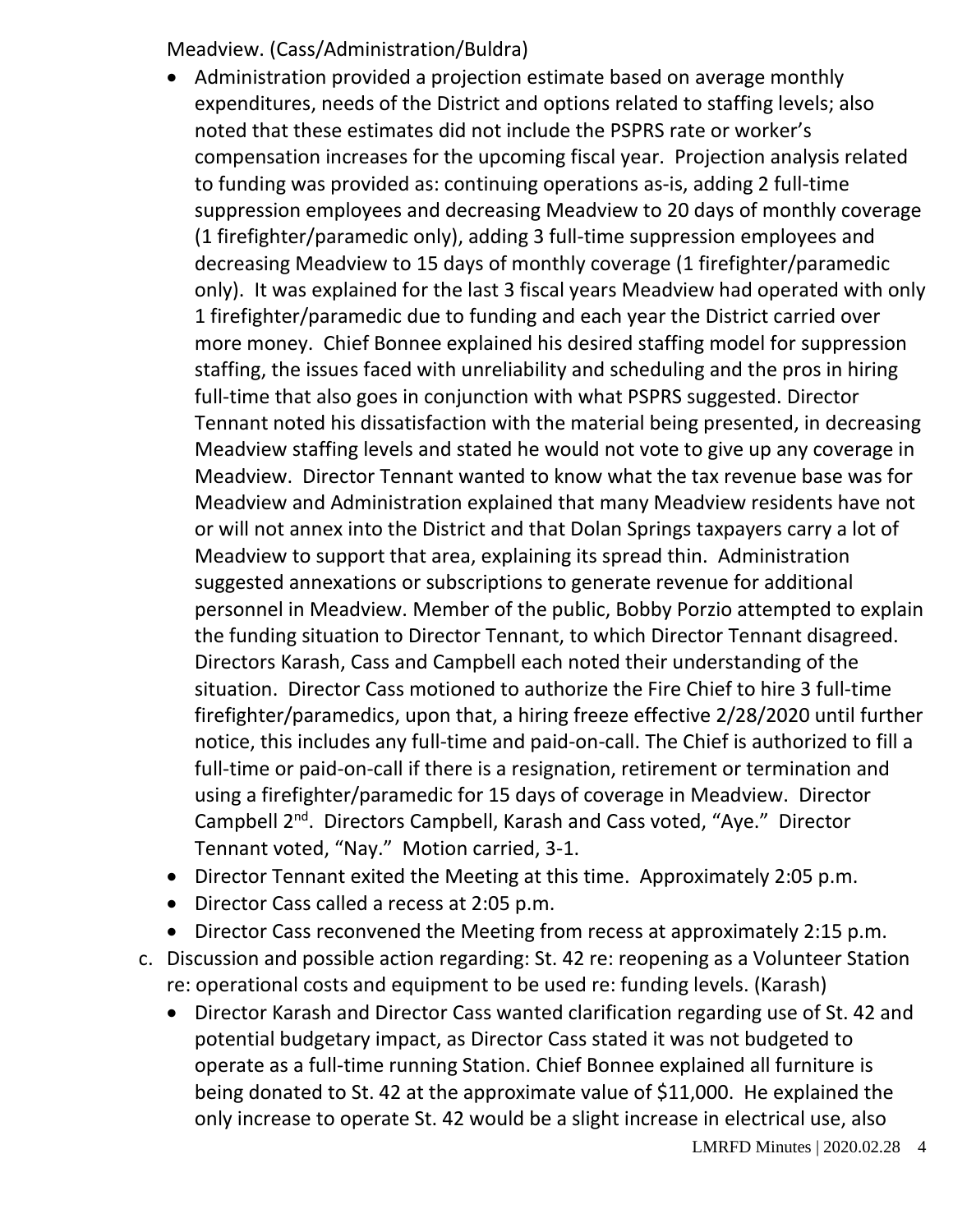adding that St. 42 would not be used but a few times a month. Information only, no action.

- d. Discussion and possible action regarding: Possible acceptance and approval of Resolution 2020-001 re: Law Offices of Boyle, Pecharich, Whittington & Stallings, P.L.L.C. re: severance of services with William R. Whittington as LMRFD Legal Counsel. (Cass)
	- The Board ensued in discussion related to their discontent and concerns with current Legal Counsel (billing and information provided) and Administration stated Legal Counsel asks for information at the cost of the taxpayers and the Board hasn't directed his services for such use. Director Cass motioned to accept and approve Resolution 2020-001 and to sever services with Bill Whittington and firm effective 2/28/2020 and authorize Administration to make final payment on invoices once received, if any. Director Tennant  $2^{nd}$  and noted scrutiny of the invoices needed to occur. Directors Tennant, Campbell, Karash and Cass voted, "Aye." Motion carried, unanimously.
- e. Discussion and possible action regarding: Possible acceptance and approval of Law Office of Nicolas J. Cornelius, PLLC re: Fee Agreement and Engagement Letter for Legal Counsel services to be provided to LMRFD and Resolution 2020-002 re: same. (Cass)
	- The Board reviewed the Fee Agreement and Engagement Letter from Mr. Cornelius. Administration noted the per hour charge, when used, is \$225.00, a travel fee for one-way if requested and paralegals are contracted, if used. Director Cass motioned to accept and approve Resolution 2020-002, for Legal Counsel services with Lake Mohave Ranchos Fire District with Nicolas J. Cornelius effective 2/28/2020 and approve the Fee Agreement and Engagement Letter. Director Tennant 2<sup>nd</sup>. Directors Tennant, Campbell, Karash and Cass voted, "Aye." Motion carried, unanimously.
- f. Discussion and possible action regarding: Possible acceptance and approval of Resolution 2020-003 re: James Vincent Group (JVG) re: severance of services and material related to QuickBooks re: data, financials and any/all items related to LMRFD. (Tennant)
	- Director Karash asked the Chair to postpone this item for Director Berg to weigh in, Director Cass acknowledged the request and continued with discussion as other's wanted to speak first. Director Tennant noted his discontent with monies being spent to JVG, explained what he felt was lack of service for cost being paid and that his impression was the Auditor was enough expense and coverage. Administration provided the back story of why JVG was working with the District. Administration noted that LMRFD's QuickBooks information is in JVG's name, noting that back-ups don't save to LMRFD, but a transfer of service option is available. Director Tennant motioned to terminate services with JVG immediately and all records be forwarded to Administration or a transfer of ownership occur to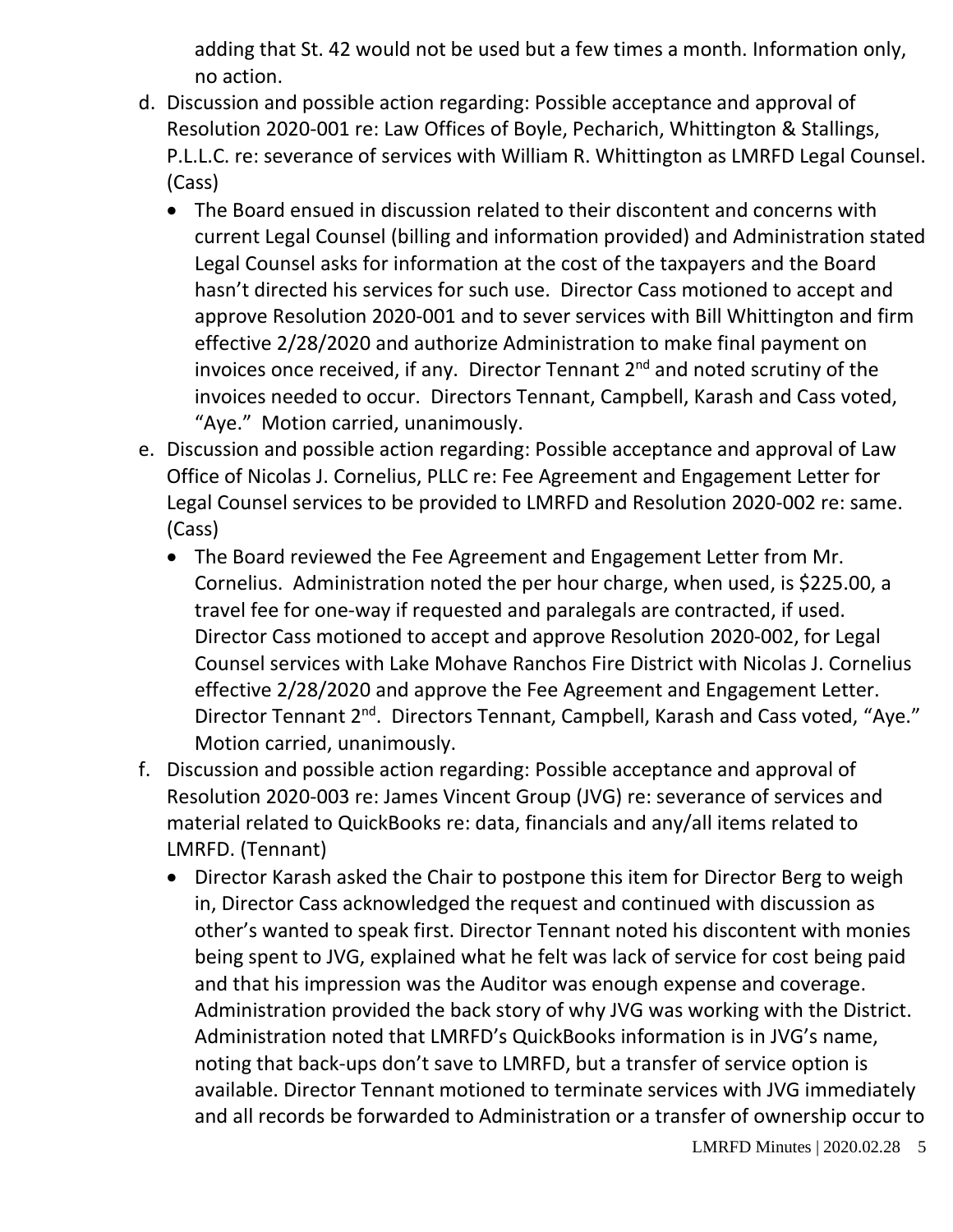Administration, Director Cass 2<sup>nd</sup>. Directors Campbell, Tennant and Cass voted, "Aye." Director Karash abstained. Motion carried, 3-1.

- g. Discussion and possible action regarding: Approval for Financial Clerk position, wage, possible approval to reallocate funding for position, revise payscale and organizational chart to reflect updates. (Administration)
	- Administration explained to provide continued internal controls and security for the District and taxpayers, they vetted the area and were able to find an individual with Fire District knowledge and an accounting degree for approximately \$3,000.00 annually. Director Cass motioned to approve the position of Financial Clerk effective 2/28/2020, for \$12/hr. at 5 hours per week and to update the payscale and organizational chart to include the changes. Director Campbell 2<sup>nd</sup>. Directors Campbell, Karash, Tennant and Cass voted, "Aye." Motion carried, unanimously.
- h. Discussion and possible action regarding: Policy approval of Article 24 Drug and Alcohol Testing. (Administration)
	- Chief Bonnee updated the Board that all suppression personnel have been tested and passed. Director Cass motioned to approve Article 24 Drug and Alcohol Testing effective 2/28/2020, Director Karash 2<sup>nd</sup>. Directors Karash, Tennant, Campbell and Cass voted, "Aye." Motion carried, unanimously.
- i. Discussion and possible action regarding: Review and update of application process for fuel tank and review of current fuel usage re: possible changes for fueling and usage of vehicles. (Administration)
	- Administration explained there was a delay with the credit application process as the one received wanted personal information and that a new application related to business only use was being sent over, noting that fueling in the time being would still be at the gas station pumps until this is processed. Director Cass inquired about the current fuel charges, noting the use of premium and super fuels being purchased, explaining that's an extra cost that's not authorized. Chief Bonnee advised he'd look into the matter. Director Cass motioned to table the fuel tank item for further discussion, Director Campbell 2<sup>nd</sup>. Directors Campbell, Karash and Cass voted, "Aye." Motion carried, unanimously.
- j. Discussion and possible action regarding: Ambulance transmission quotes and Ambulance wiring harness/injectors quotes and information re: authorization to repair and authorization for Administration level of spending for future emergency repairs on vehicles and an account for heavy line work. (Administration)
	- Administration explained the repair needed and noted the other quotes were between \$6,400.00 to \$10,000 from two different vendors. The third quote that provided a 3-year unlimited mileage warranty and free towing was \$4,751.68, from Martin Swanty (Kingman). Administration reviewed cost saving measures that have been introduced as related to vehicle maintenance and repairs, utilizing Volunteers and Tim Smith, but for heavy line work suggested to open an account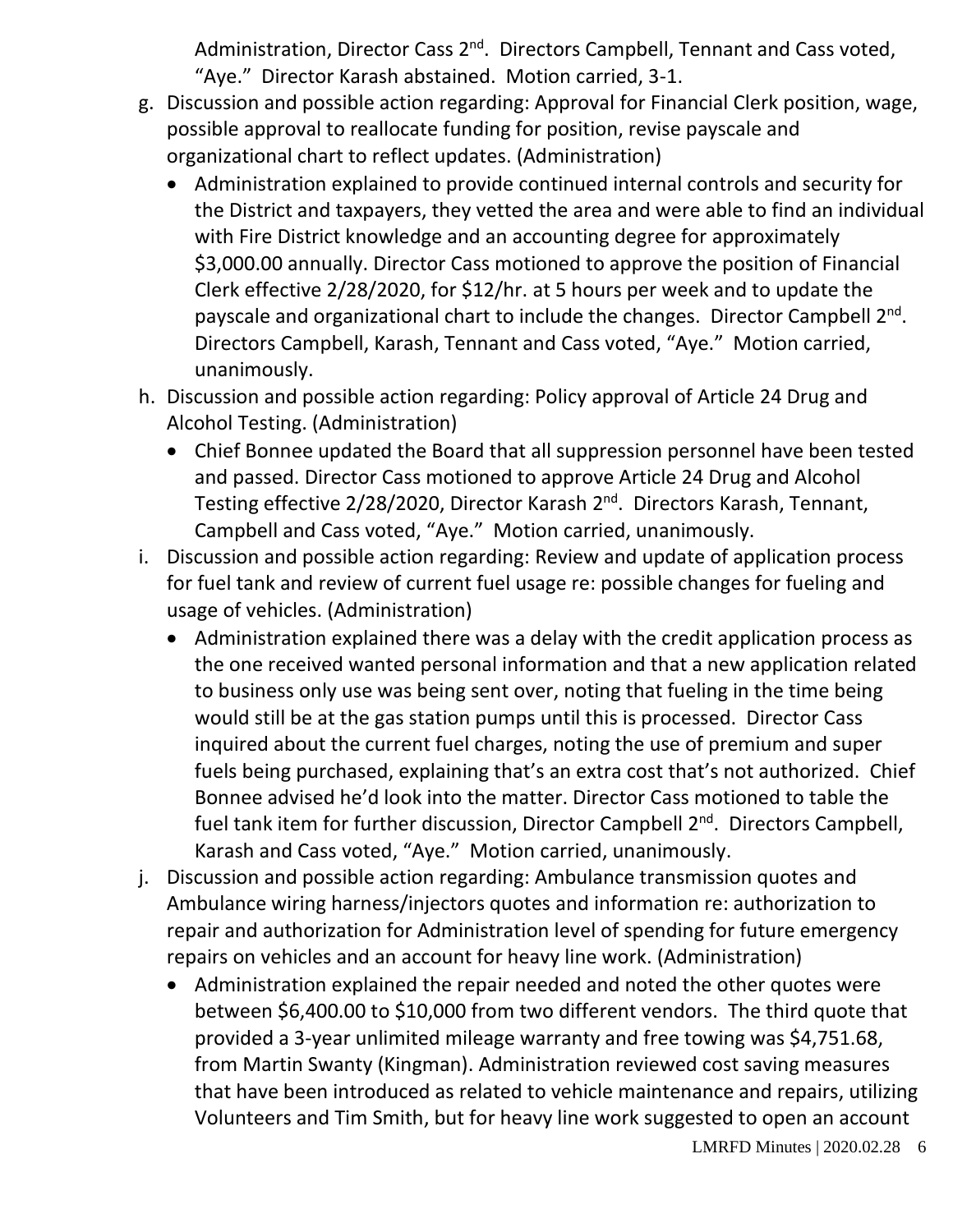with Martin Swanty (Kingman) and authorize repairs as needed on emergency basis noting they have a Master Certified Dodge and Ford mechanic there. Administration disclosed that Ms. Jackson is related to an employee at Martin Swanty (Kingman). Administration also noted the Ambulance at St. 42 was taken to another certified mechanic, who's reported that it has an injector issue and quotes are being obtained for that to bring back to the Board. Director Cass motioned to approve the ambulance repair for a transmission with Martin Swanty (Kingman) up to \$6,000, just in case they run into something else. Director Campbell 2nd. Directors Campbell, Karash and Cass voted, "Aye." Motion carried, unanimously. Director Cass motioned to authorize heavy line work to be performed at Martin Swanty (Kingman), this includes any emergency repairs. Director Karash 2<sup>nd</sup>. Directors Campbell, Karash and Cass voted, "Aye." Motion carried, unanimously. Director Cass motioned to acknowledge by consent and approval that the Board is aware of Administration relation to an employee at Martin Swanty (Kingman), Director Campbell 2<sup>nd</sup>. Directors Campbell, Karash and Cass voted, "Aye." Motion carried, unanimously.

- k. Discussion and possible action regarding: Possible purchase of one set of Personal Protective Equipment Gear (PPE/Turnouts) in amount of \$1,652.15 re: authorization for purchasing. (Administration)
	- Administration stated one employee needed turnout gear as theirs was outdated and as a result they currently do not participate on fires or any situation that would require NFPA compliant gear. Administration explained a NET30 can be obtained for this invoice, noting it wouldn't be due until after additional tax monies arrive and there's a cost-savings from the other service providers that were severed during the Meeting to help with this purchase. Director Cass motioned to authorize the purchase of the turnout gear in the amount of \$1,652.15, Director Campbell 2<sup>nd</sup>. Directors Campbell, Karash and Cass voted, "Aye." Motion carried, unanimously.
- l. Discussion and possible action regarding: Information re: Financial projection/forecasting to the end of Fiscal Year (FY) 2019/2020. (Administration)
	- Information provided throughout other various Agenda items, no action.
- ❖ Chairwoman Cass rearranged the order of items in the Business section; D, E, F & G were first then the remainder of Agenda in order, for item relation purposes.

**7) CALL to the PUBLIC.** *(Consideration and discussion of comments and complaints from the public. Those wishing to address the Lake Mohave Ranchos Fire District Board need not request permission in advance. The Fire District Board is not permitted to discuss or take action on any item(s) that are not on the Agenda that are raised in the call to the public. However, individual Board Members may be permitted to respond to criticism directed to them. Otherwise, the Board may direct that staff review the matter or that the matter be placed on a future agenda. The Fire District Board cannot discuss or take legal action on any issue raised during the Call to the Public due to restriction of the Opening Meeting Law).*